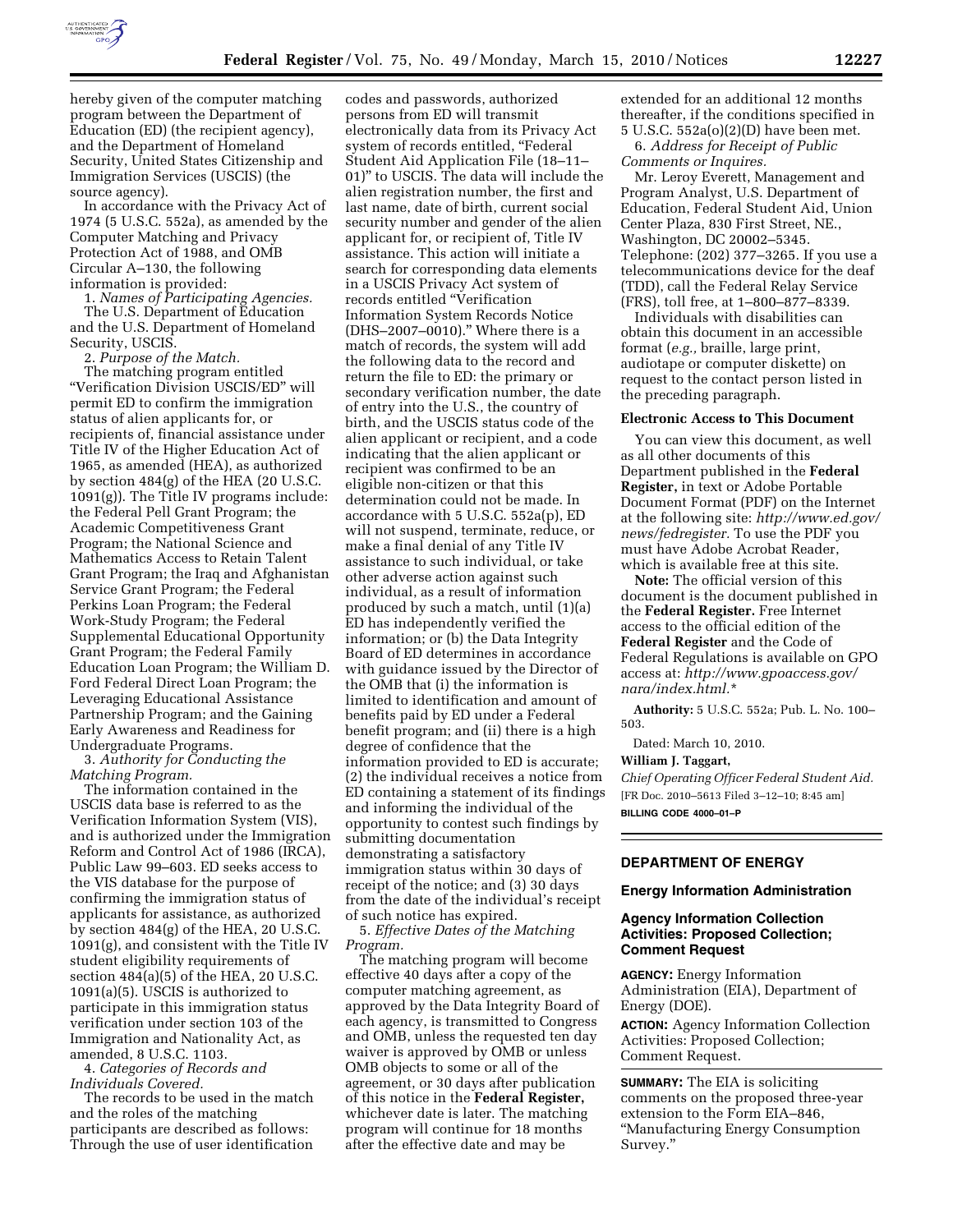**DATES:** Comments must be filed by May 14, 2010. If you anticipate difficulty in submitting comments within that period, contact the person listed below as soon as possible.

**ADDRESSES:** Send comments to Tom Lorenz. To ensure receipt of the comments by the due date, submission by FAX (202–586–9753) or e-mail (*Thomas.Lorenz@eia.doe.gov*) is recommended. The mailing address is Office of Energy Markets and End Use, Energy Consumption Division, EI–63, Forrestal Building, U.S. Department of Energy, 1000 Independence Ave., SW., Washington, DC 20585. Alternatively, Mr. Lorenz may be contacted by telephone at 202–586–3442.

# **FOR FURTHER INFORMATION CONTACT:**  Requests for additional information or copies of any forms and instructions for the Manufacturing Energy Consumption Survey (MECS) should be directed to Tom Lorenz at the address listed above. To view the form online please go to: *http://www.eia.doe.gov/emeu/mecs/ mecs2006/forms2006.html*.

## **SUPPLEMENTARY INFORMATION:**

I. Background II. Current Actions III. Request for Comments

## **I. Background**

The Federal Energy Administration Act of 1974 (15 U.S.C. 761 *et seq.*) and (42 U.S.C. 7135(i)) require the EIA to carry out a centralized, comprehensive, and unified energy information program. This program collects, evaluates, assembles, analyzes, and disseminates information on energy resource reserves, production, demand, technology, and related economic and statistical information. This information is used to assess the adequacy of energy resources to meet near and longer term domestic demands and to promote sound policymaking, efficient markets, and public understanding of energy and its interaction with the economy and the environment.

The EIA, as part of its effort to comply with the Paperwork Reduction Act of 1995 (44 U.S.C. 3501, *et seq.*), provides the general public and other Federal agencies with opportunities to comment on collections of energy information conducted by or in conjunction with the EIA. Also, the EIA will later seek approval for this collection by the Office of Management and Budget (OMB) under section 3507(a) of the Paperwork Reduction Act of 1995.

The Manufacturing Energy Consumption Survey (MECS) is a selfadministered sample survey designed to collect energy consumption and expenditures data from establishments

in the manufacturing sector; *i.e.*, North American Industry Classification System (NAICS) codes 31–33. Previous MECS required multiple collection forms depending on an establishment's primary business activity classification under NAICS. The increased use of technology by means of an Internet data collection system however, has allowed the MECS to eliminate the need to have multiple forms.

The 2010 MECS will collect information during 2011 for business activities in calendar year 2010. For the 2010 MECS, as in the past, EIA proposes to collect the following data from each MECS establishment: (1) For each energy source consumed—consumption (total, fuel and nonfuel uses) and the expenditures for each energy source, energy storage (as applicable), energy produced onsite, and shipments (as applicable); (2) energy end uses; (3) fuelswitching capabilities (4) general energy-saving technologies; (5) energy management activities; and (6) square footage, and number of buildings in the establishment.

The MECS has been conducted seven times previously, covering the years 1985, 1988, 1991, 1994, 1998, 2002, and 2006. In all seven survey years, the MECS has collected baseline data on manufacturers' energy consumption and expenditures. The MECS collected data on fuel-switching capabilities in all years except 1998. In the 1991, 1994, 1998, 2002, and 2006 surveys, the MECS also collected data on end-uses, energy management activities, building square footage, and energy-saving technologies.

The MECS information is the basis for data and analytic products that can be found at *http://www.eia.doe.gov/emeu/ mecs*. Also on this Web site are past publications, articles, and a special analytic series, ''Industry Analysis Briefs.'' The 2010 MECS will also be used to benchmark EIA's industry forecasting model and update changes in the energy intensity and greenhouse gases data series.

The proposed 2010 MECS uses experience gained from the administration and processing of the seven previous surveys and past consultations with respondents, trade association representatives, and data users to improve the survey.

Please refer to the proposed forms and instructions for more information about the purpose, who must report, when to report, where to submit, the elements to be reported, detailed instructions, provisions for confidentiality, and uses of the information. For instructions on obtaining materials, see the **FOR FURTHER INFORMATION CONTACT** section.

# **II. Current Actions**

EIA is requesting a three-year extension of approval to its Manufacturing Energy Consumption Survey with no changes from the previous survey.

## **III. Request for Comments**

Prospective respondents and other interested parties should comment on the actions discussed in item II. The following guidelines are provided to assist in the preparation of comments.

# *As a Potential Respondent to the Request for Information*

A. Is the proposed collection of information necessary for the proper performance of the functions of the agency and does the information have practical utility?

B. What actions could be taken to help ensure and maximize the quality, objectivity, utility, and integrity of the information to be collected?

C. Are the instructions and definitions clear and sufficient? If not, which instructions need clarification?

D. Can the information be submitted by the respondent by the due date?

E. Public reporting burden for this collection is estimated to average eight hours per response for Form EIA–846. The estimated burden includes the total time necessary to provide the requested information. In your opinion, how accurate is this estimate?

F. The agency estimates that the only cost to a respondent is for the time it will take to complete the collection. Will a respondent incur any start-up costs for reporting, or any recurring annual costs for operation, maintenance, and purchase of services associated with the information collection?

G. What additional actions could be taken to minimize the burden of this collection of information? Such actions may involve the use of automated, electronic, mechanical, or other technological collection techniques or other forms of information technology.

H. Does any other Federal, State, or local agency collect similar information? If so, specify the agency, the data element(s), and the methods of collection.

# *As a Potential User of the Information To Be Collected*

A. Is the proposed collection of information necessary for the proper performance of the functions of the agency and does the information have practical utility?

B. What actions could be taken to help ensure and maximize the quality, objectivity, utility, and integrity of the information disseminated?